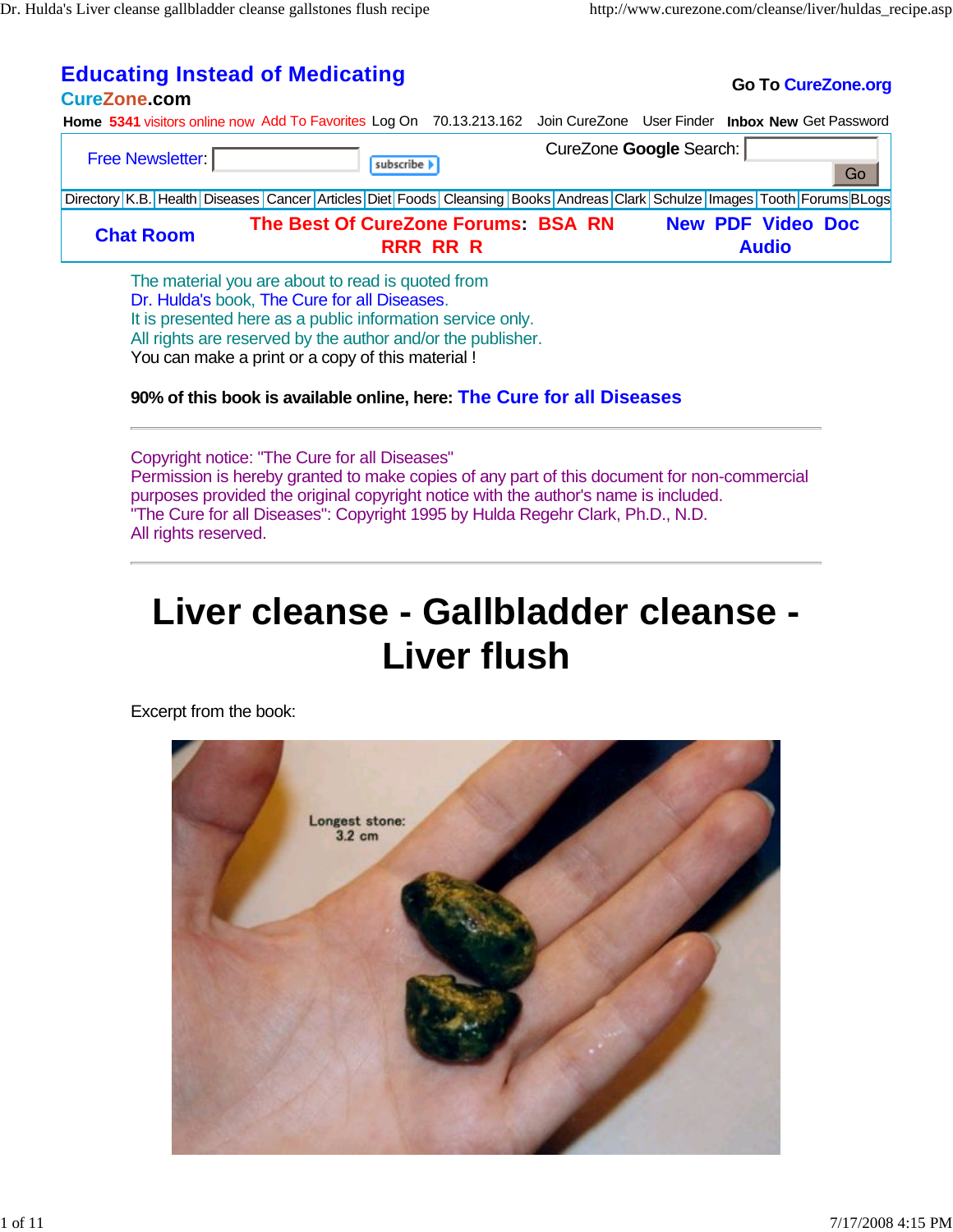"Cleansing the liver of gallstones dramatically improves digestion, which is the basis of your whole health. You can expect your allergies to disappear, too, more with each cleanse you do! Incredibly, it also eliminates shoulder, upper arm, and upper back pain. You have more energy and increased sense of well being.

It is the job of the liver to make bile, 1 to 1.5 quarts in a day! The liver is full of tubes (biliary tubing) that deliver the bile to one large tube (the common bile duct). The gallbladder is attached to the common bile duct and acts as a storage reservoir. Eating fat or protein triggers the gallbladder to squeeze itself empty after about twenty minutes, and the stored bile finishes its trip down the common bile duct to the intestine.

For many persons, including children, the biliary tubing is choked with gallstones. Some develop allergies or hives but some have no symptoms. When the gallbladder is scanned or X-rayed nothing is seen. Typically, they are not in the gallbladder. Not only that, most are too small and not calcified, a prerequisite for visibility on an X-ray. There are over half a dozen varieties of gallstones, most of which have cholesterol crystals in them. They can be black, red, white, green or tan colored. The green ones get their color from being coated with bile. Notice in the picture (pg. 545) how many have imbedded unidentified objects. Are they fluke remains? Notice how man are shaped like corks with longitudinal grooves below the tops. We can visualize the blocked bile ducts from such shapes. Other stones are composites- made of many smaller ones- showing that they regrouped in the bile ducts some time after the last cleanse.

At the very center of each stone is found a clump of bacteria, according to scientists, suggesting a dead bit of parasite might have started the stone forming.

As the stones grow and become more numerous the back pressure on the liver causes it to make less bile. Imagine the situation if your garden hose had marbles in it. Much less water would flow, which in turn would decrease the ability of the hose to squirt out the marbles. With gallstones, much less cholesterol leaves the body, and cholesterol levels rise.

Gallstones, being porous, can pick up all the bacteria, cysts, viruses and parasites that are passing through the liver. In this way "nests" of infection are formed, forever supplying the body with fresh bacteria. No stomach infection such as ulcers or intestinal bloating can be cured permanently without removing these gallstones from the liver.

#### **Preparation**

- You can't clean a liver with living parasites in it. You won't get out many stones, and will feel quite sick. Zap daily the week before, or get through the first three weeks of the parasite killing program before attempting a liver cleanse. If you are on a parasite maintenance program, do a high dose program the week before.
- Completing the kidney cleanse before cleansing the liver is also recommended. You want your kidneys, bladder and urinary tract in top working condition so they can efficiently remove any undesirable substances incidentally absorbed from the intestine as the bile is being excreted.
- Do any dental work first, if possible. Your mouth should be metal free and bacteria free (cavitations are cleaned). A toxic mouth can put a heavy load on the liver, burdening it immediately after cleansing. Eliminate that problem first for best results.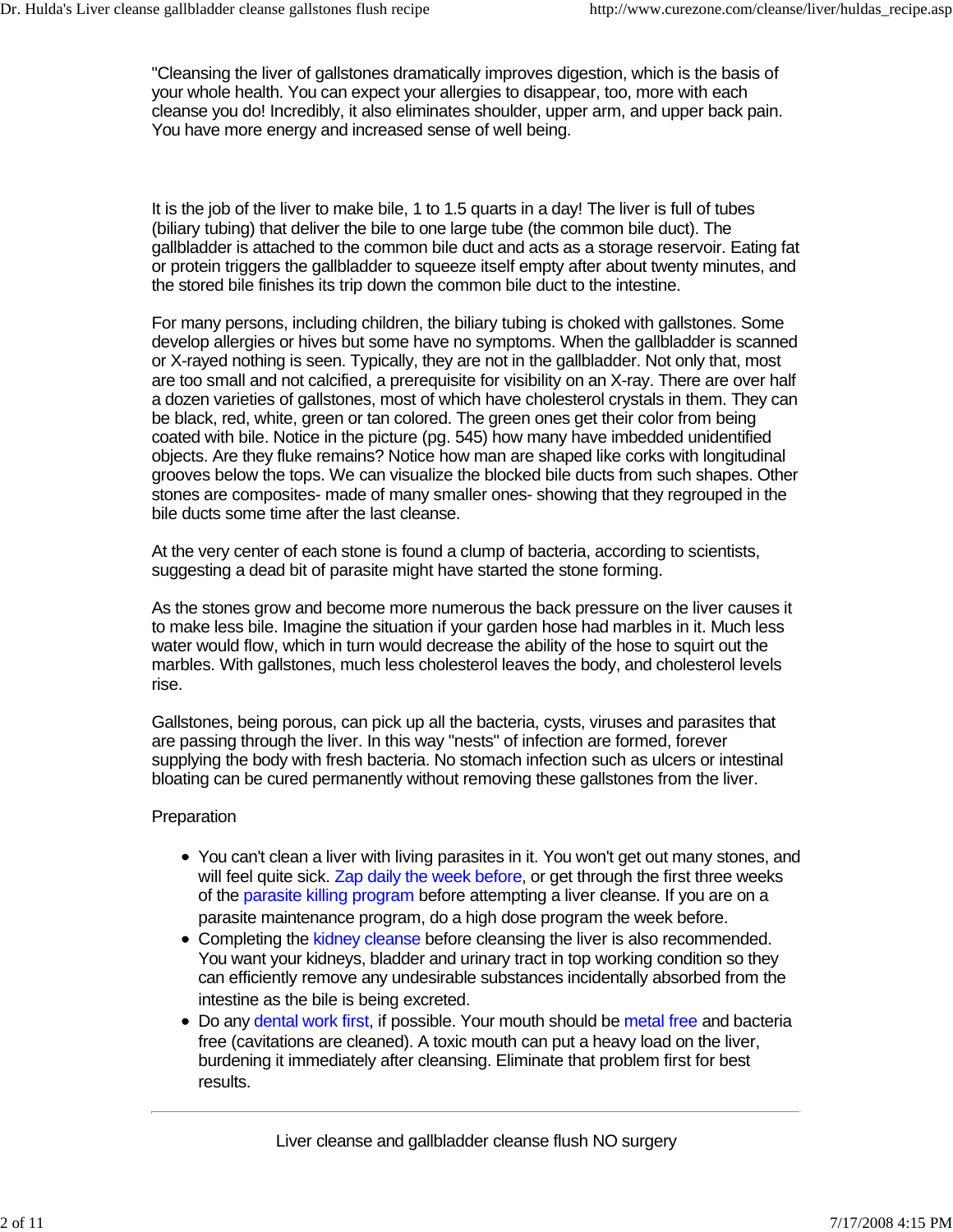Ingredients

#### **1/2 CupOlive Oil Extra Virgin (= 1.25 dl)**

#### **1 Big grapefruit (2 small) (Or 3 lemons)**

#### **4 tablespoon EPSOM salts = (** MgSO4 + 7H2O)

**(EPSOM salts = Magnesium Sulphate =** EPSOMITE = Magnesium Sulfate Heptahydrate)

**3 cups water (=750 dl)**

 $(P.S.!! 1 cup = 250 ml = 2.5 dl = 0.25 l)$ 

**[Comment inserted by webmaster:**

**You can substitute 3 cups water (=750 dl) (that is used in this recipe to dissolve Epsom salt) with 3 cups freshly pressed grapefruit juice, or freshly pressed apple juice . That way you will not feel unpleasant taste of Magnesium Sulphate ( = Magnesium Sulfate = Epsom salt =** MgSO4 + 7H2O**) ]** 

> **[If using lemon juice, do not blend juice with oil. Drink little oil, little juice, from 2 differnt cups.**

#### **If you mix oil and juice, it may (it doesn't happens always) sligtly congell, and get a slimy consitence that is not easy to swallow. It may become slimy.**

#### **It never happens with grapefruit juice!]**

Choose a day like Saturday for the cleanse, since you will be able to rest the next day.

Take no medicines, vitamins or pills that you can do without; they could prevent success. Stop the parasite program and kidney herbs too, the day before.

Eat a no-fat breakfast and lunch such as cooked cereal with fruit, fruit juice, bread and preserves or honey (no butter or milk), baked potato or other vegetables with salt only. This allows the bile to build up and develop pressure in the liver. Higher pressure pushes out more stones.

**2:00 PM.** Do not eat or drink after 2 o'clock. If you break this rule you could feel quite ill later. Get your Epsom salts ready. Mix 4 tbs. in 3 cups water and pour this into a jar. This makes four servings, 3/4 (three fourths) cup each. Set the jar in the refrigerator to get ice cold (this is for convenience and taste only).

**[ You can substitute 3 cups water with 3 cups freshly pressed grapefruit juice, or freshly pressed apple juice, it tastes better .]**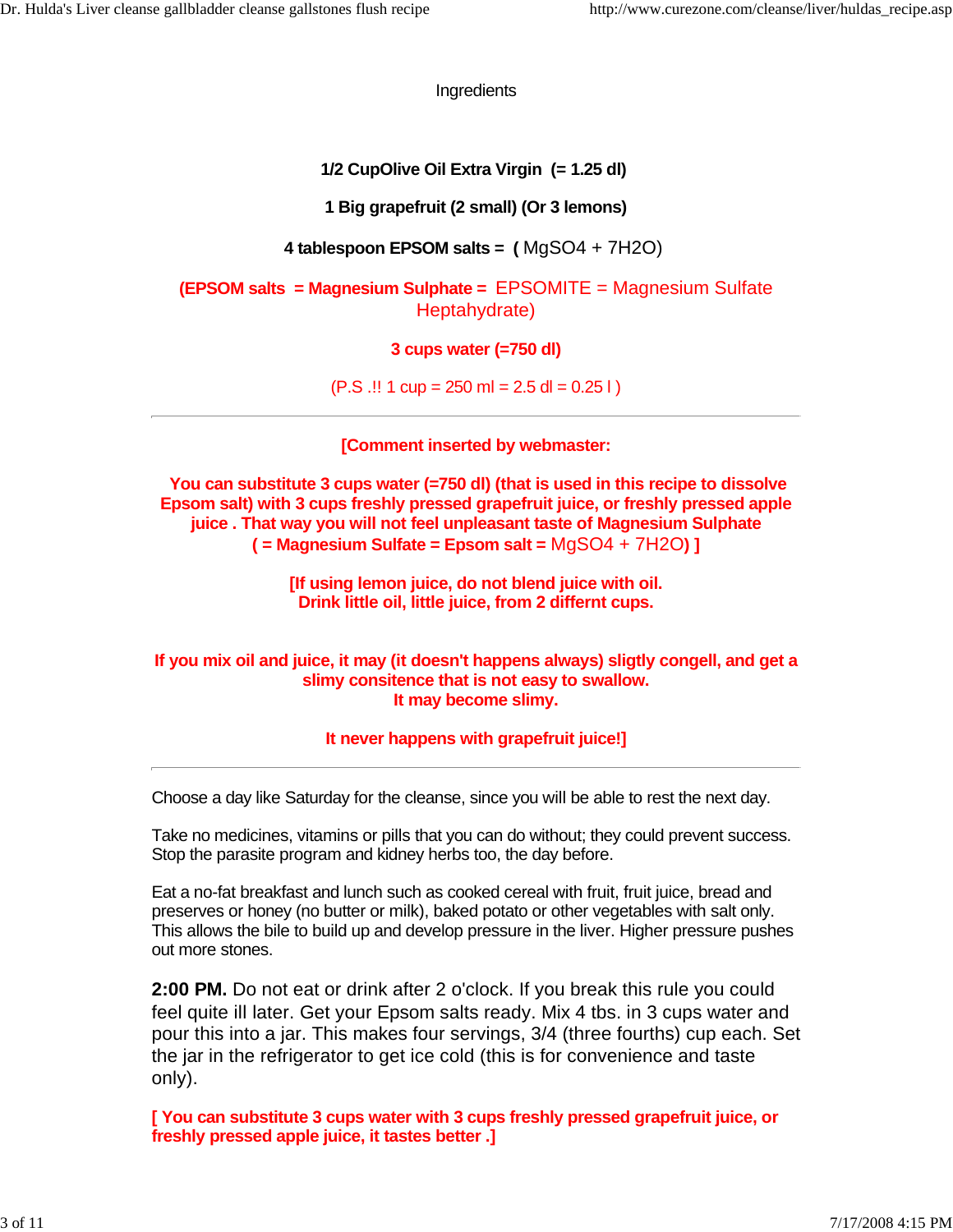**6:00 PM.** Drink one serving 3/4 (three fourths cup) of the ice cold Epsom salts. If you did not prepare this ahead of time, mix 1 tbs. in 3/4 (three fourth) cup water now. You may add 1/8 (one eight) tsp. vitamin C powder to improve the taste. You may also drink a few mouthfuls of water afterwards or rinse your mouth. Get the olive oil (ozonated, if possible) and grapefruit out to warm up.

**Alternative Schedule 1**: Omit the first Epsom Slats dose at 6 p.m. Take only one dose, waiting till 8 p.m. Change nothing else. Many people still get stones with one less dose. If you do not, do the full course next time. "The Cure For HIV and AIDS" By Hulda Clark pg.585

**8:00 PM.** Repeat by drinking another 3/4 (three fourths) cup of Epsom salts.You haven't eaten since two o'clock, but you won't feel hungry. Get your bedtime chores done. The timing is critical for success.

**9:45 PM.** Pour 1/2 (half) cup (measured) olive oil into the pint jar. Add 2 drops HCl to sterilize. Wash grapefruit twice in hot water and dry; squeeze by hand into the measuring cup. Remove pulp with fork. You should have at least 1/2 (half) cup, more (up to 3/4 (three fourths) cup) is best. You may use part lemonade. Add this to the olive oil. Also add Black Walnut Tincture. Close the jar tightly with the lid and shake hard until watery (only fresh grapefruit juice does this).

Now visit the bathroom one or more time, even if it makes you late for your ten o'clock drink. Don't be more than 15 minutes late. You will get fewer stones.

**10:00 PM.** Drink the potion you have mixed. Take 4 ornithine capsules with the first sips to make sure you will sleep through the night. Take 8 if you already suffer from insomnia. Drinking through a large plastic straw helps it go down easier. You may use oil and vinegar salad dressing, or straight honey to chase it down between sips. Have these ready in a tablespoon on the kitchen counter. Take it all to your bedside if you want, but drink it standing up. Get it down within 5 minutes (fifteen minutes for very elderly or weak persons).

Lie down immediately. You might fail to get stones out if you don't. The sooner you lie down the more stones you will get out. Be ready for bed ahead of time. Don't clean up the kitchen. As soon as the drink is down walk to your bed and lie down flat on your back with your head up high on the pillow. Try to think about what is happening in the liver. Try to keep perfectly still for at least 20 minutes. You may feel a train of stones traveling along the bile ducts like marbles. There is no pain because the bile duct valves are open (thank you Epsom salts!). Go to sleep, you may fail to get stones out if you don't.

**Next morning.** Upon awakening take your third dose of Epsom salts. If you have indigestion or nausea wait until it is gone before drinking the Epsom salts. You may go back to bed. Don't take this potion before 6:00 am.

**2 Hours Later.** Take your fourth (the last) dose of Epsom salts. You may go back to bed again.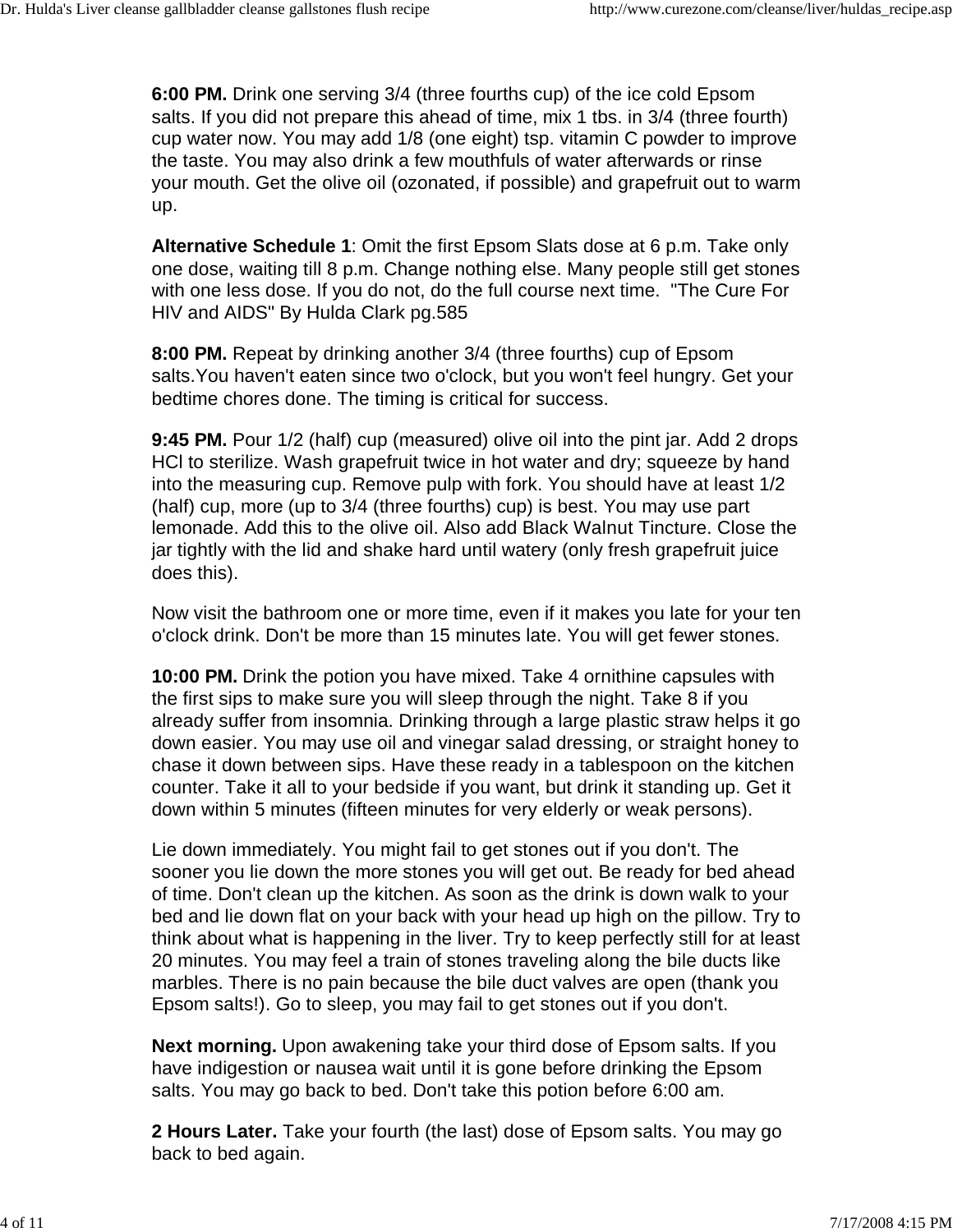"The Cure For HIV and AIDS" By Hulda Clark pg.585

**Alternative Schedule 2**: After taking the first dose of Epsom salts in the morning, wait two hours and take a second dose of the oil mixture (but only 1/2 cup)and go back to bed. After two more hours take another dose of Epsom salts. This schedule can increase the number of stones you remove."

**After 2 More Hours** you may eat. Start with fruit juice. Half an hour later eat fruit. One hour later you may eat regular food but keep it light. By supper you should feel recovered.

#### **How well did you do?**

Expect diarrhea in the morning.

Use a flashlight to look for gallstones in the toilet with the bowel movement.

#### Use colander to make sure you collect all stones



Look for the green kind since this is proof that they are genuine gallstones, not food residue. Only bile from the liver is pea green. The bowel movement sinks but gallstones float because of the cholesterol inside.

#### Calcified stones and stones containing protein may sink, but colander will catch all stones.

Count them all roughly, whether tan or green. You will need to total 2,000 stones before the liver is clean enough to rid you of allergies or bursitis or upper back pains permanently. The first cleanse may rid you of them for a few days, but as the stones from the rear travel forward, they give you the same symptoms again. You may repeat cleanses at two week intervals. Never cleanse when you are ill.

[HPS editors note: I started passing chaff through normal bowel movements after my 4th colon cleansing fast, approximately after a total of 4x14= 56 days of total colon cleansing within 9 months. The chaff continued in normal bowel movements for 8 months! Thousands of tiny stones, looked like small popcorn and small bee pollen granules, others looked like moth wings. Sometime I would drop at one bowel movement 50-100 pea size stones that would float in the water. It was truly an experience. Almost daily for 8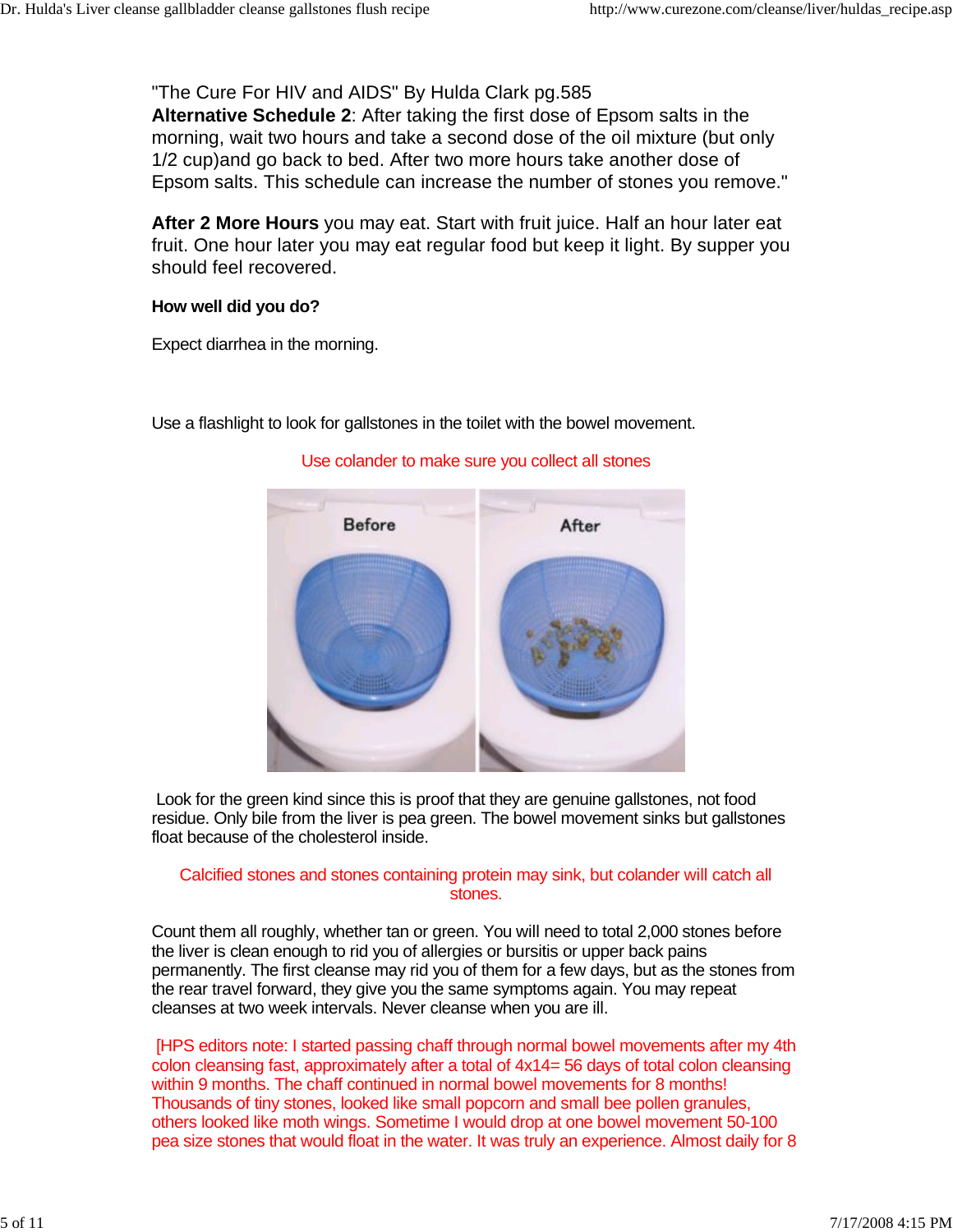months! When I did my first Dr. Clark's liver cleanse I immediately dropped over 200 pea size green and tan stones, and when I examined them I was shocked. They crushed in my fingers and what I found was pure fat, pure cholesterol. Can you imagine hundred of them. Also in my second liver cleanse I had the same experience].

Sometimes, the bile ducts are full of cholesterol crystals that did not form into round stones. They appear as a "chaff" floating on top of the toilet bowl water. It may be tan colored, harboring millions of tiny white crystals. cleansing this chaff is just as important as purging the stones.

How safe is the liver cleanse? It is very safe. My opinion is based on over 500 cases, including many persons in their seventies and eighties. None went to the hospital; none even reported pain. However it can make you feel quite ill for one or two days afterwards, although in every one of these cases the maintenance parasite program had been neglected. This is why the instructions direct you to complete the parasite and kidney rinse program first.

This procedure contradicts many modern medical viewpoints. Gallstones are thought to be formed in the gallbladder, not the liver. They are though to be few, not thousands. They are not linked to pains other than gallbladder attacks. It is easy to understand why this thought: by the time you have acute pain attacks, some stones are in the gallbladder, are big enough and sufficiently calcified to see on X-ray, and have caused inflammation there. When the gallbladder is removed the acute attacks are gone, but the bursitis and other pains and digestive problems remain.

The truth is self-evident. People who have had their gallbladder removed surgically still get plenty of green, bile coated stones, and anyone who cares to dissect their stones can see that the concentric circles and crystals of cholesterol match textbook pictures of "gallstones" exactly."

#### **Liver Cleanse FAQ**

**Liver Cleanse Message Board Forum Dr. Hulda Clark Message Board Forum**

**Liver Cleanse Forum Archive -- over 500 stories!** 

#### **Cleanse Photo Gallery**

- **Intahepatic Stones Gallery**
- **Liver Cleanse flush Gallery**
- **Removed Gallbladder Photo Gallery**
- **Surgery Photo Gallery**

#### **[Comment inserted by webmaster:**

**You can substitute 3 cups water (=750 dl) with 3 cups freshly pressed grapefruit juice, or freshly pressed apple juice that is used in this recipe to dissolve Epsom salt. That way you will not feel unpleasant taste of Magnesium Sulphate ( = Magnesium Sulfate =**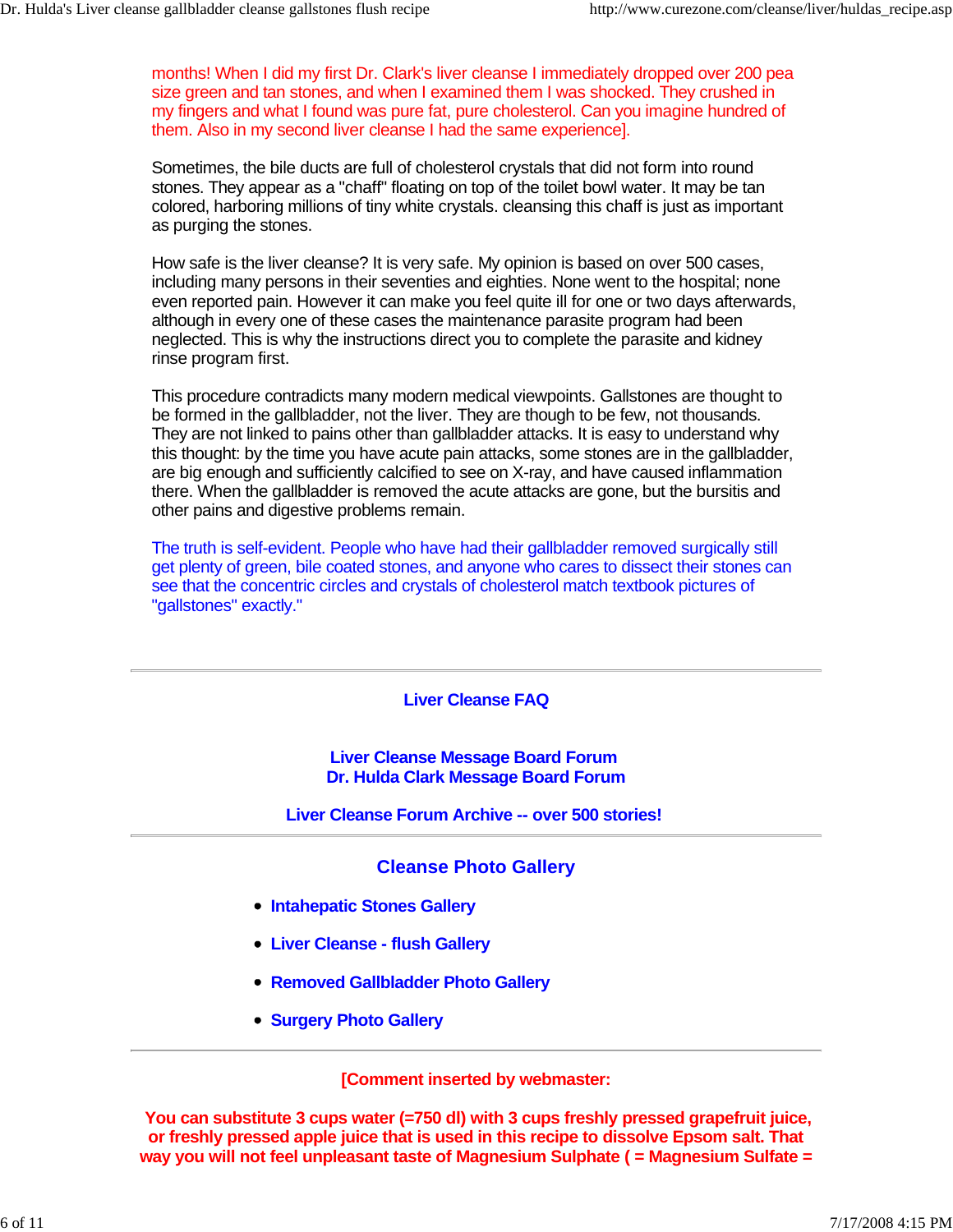**Epsom salt =** MgSO4 + 7H2O**) ]**

### **Magnesium Sulfate used for liver cleanse**

Chemical name: Magnesium Sulfate (Heptahydrate) or (Hydrated)

Chemical Formula: MgSO4 + 7H2O, Hydrated Magnesium Sulfate Mineral: EPSOMITE (MgSO4 + 7H2O) Other minerals: KIESERITE (MgSO4 + H2O, Hydrated Magnesium Sulfate) Hexahydrite (MgSO4 + 6H2O)

MAGNESIUM SULFATE

**Description** http://eilat.sci.brooklyn.cuny.edu/newnyc/drugs/magnesiu.htm

Magnesium sulfate reduces striated muscle contractions and blocks peripheral neuromuscular transmission by reducing acetylcholine release at the myoneural junction. In emergency care, magnesium

sulfate is used to manage seizures associated with toxemia of pregnancy. Other uses include uterine relaxation (to inhibit contractions of premature labor), as a bronchodilator after beta-agonist and anticholinergic agents have been used, replacement therapy for magnesium deficiency, as a cathartic to reduce the absorption of poisons from the Gl tract, and in the initial therapy for convulsions. Magnesium sulfate is gaining popularity as an initial treatment in the management of various dysrhythmias, particularly torsades de pointes, and dysrhythmias secondary to a tricyclic antidepressant overdose or digitalis toxicity. The drug is also considered as a class Ila agent (probably helpful) for refractory ventricular fibrillation and ventricular tachycardia after administration of lidocaine or bretylium doses.

==========================

Magnesium sulfate is effective for severe acute asthma treated in the emergency department

http://www.acponline.org/journals/ebm/sepoct99/rowe.htm

Intravenous magnesium sulfate reduces the rate of hospital admissions and improves pulmonary function in patients with severe acute asthma treated in the emergency department.

Sources of funding: Canadian Association of Emergency Physicians and National Institutes of Health.

===========================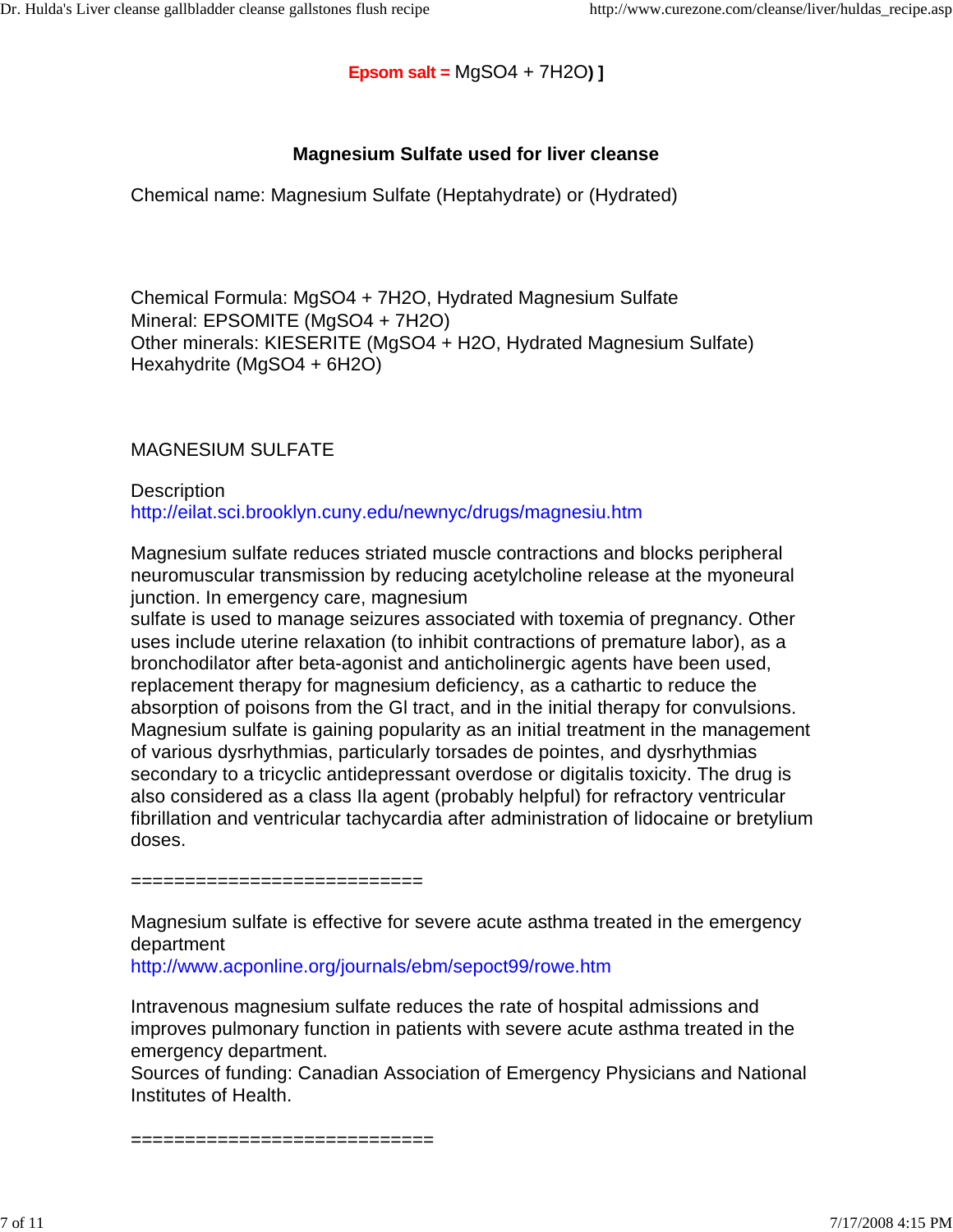Magnesium sulfate is used to treat pre-eclampsia, eclampsia and preterm labor. http://www.twinslist.org/magsulfate.html

Pre-eclampsia (also known as toxemia and Pregnancy-Induced High Blood Pressure) consists of high blood pressure, protein in the urine and edema (swelling). It can rapidly become severe pre-eclampsia, with very high blood pressure, visual disturbances, failing kidneys and elevated liver enzymes. In rare cases, pre-eclampsia develops into eclampsia, where potentially fatal convulsions occur. It also can become HELLP Syndrome (hemolysis (H), which is the breaking down of red blood cells, elevated liver enzymes (EL), and low platelet count (LP)), which is potentially fatal to both the woman and her baby or babies.

### **What is Ornithine?**

Also indexed as: L-ornithine-L-aspartate, Ornithine-aspartate, OA

What does it do?

Ornithine, an amino acid, is manufactured by the body when another amino acid, arginine, is metabolized during the production of urea (a constituent of urine). Animal research has suggested that ornithine, along with arginine, may promote muscle-building activity in the body by increasing levels of anabolic (growth-promoting) hormones such as insulin and growth hormone. However, most human research does not support these claims at reasonable intake levels.1 2 3 One study that did demonstrate increased growth hormone with oral ornithine used very high amounts (an average of 13 grams per day) and reported many gastrointestinal side effects.4 One controlled study reported greater increases in lean body mass and strength after five weeks of intensive strength training in athletes taking 1 gram per day each of arginine and ornithine compared to a group doing the exercise but taking placebo.5 These findings require independent confirmation.

In clinical studies on people hospitalized for surgery, generalized infections, cancer, trauma, or burns, supplementation with ornithine alpha-ketoglutarate has been reported to produce several beneficial effects.6 A double-blind trial evaluated the effects of ornithine alpha-ketoglutarate supplementation in elderly people recovering from acute illnesses;7 those who took 10 grams of ornithine alpha-ketoglutarate per day for two months had marked improvement in appetite, weight gain, and quality of life compared to those taking placebo. They also had shorter recovery periods and required fewer home visits by physicians and nurses and needed fewer medications.

Ornithine aspartate has been shown to be beneficial in people with hepatic encephalopathy (brain abnormalities) due to liver cirrhosis. In a double-blind trial, people with cirrhosis and hepatic encephalopathy received either 18 grams per day of L-ornithine-L-aspartate or placebo for two weeks.8 Those taking the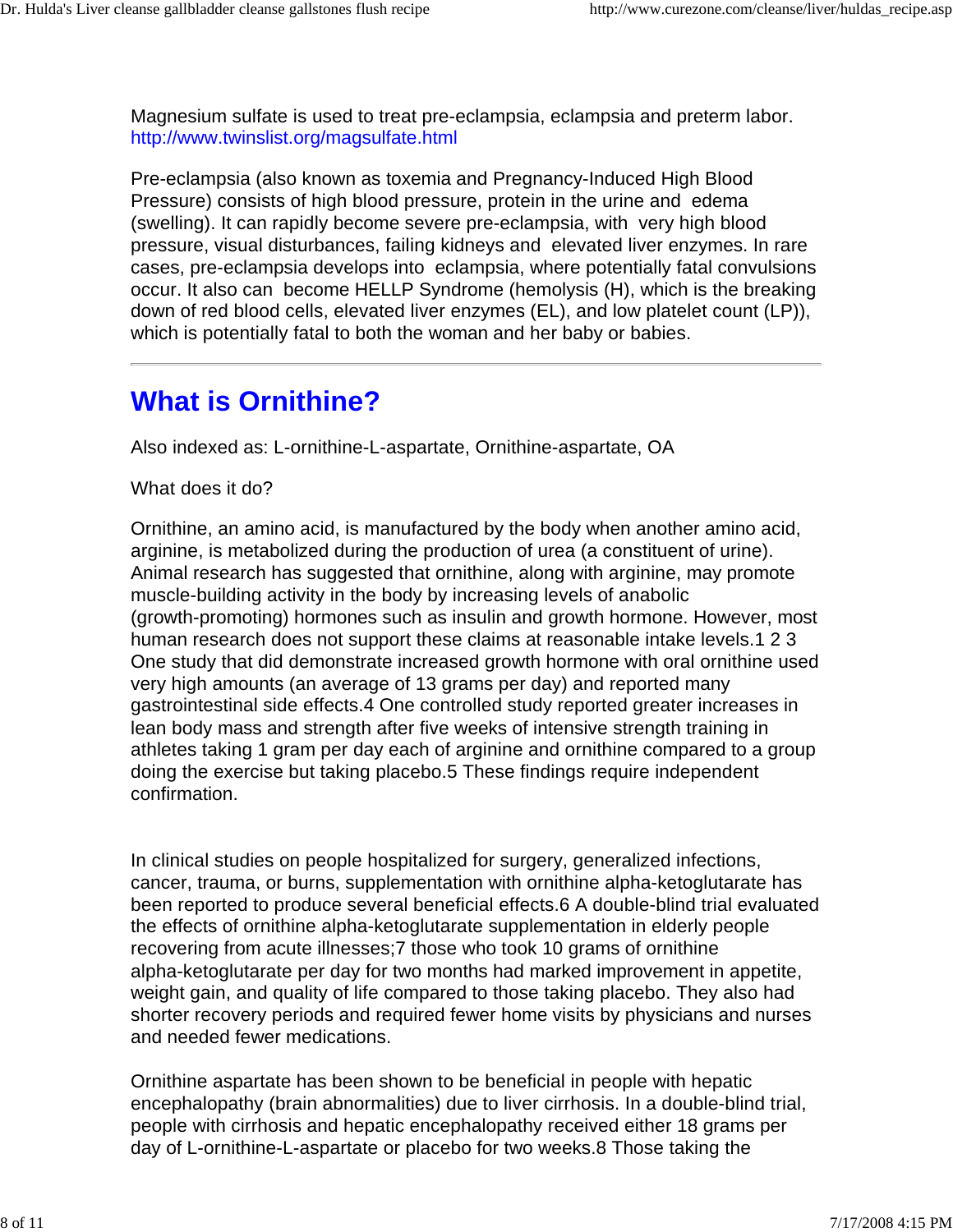ornithine had significant improvements in liver function and blood tests compared to those taking placebo.

Preliminary 9 and controlled 10 studies of people with severe burns showed that supplementation with 10–30 grams of ornithine alpha-ketoglutarate per day significantly improved wound healing and decreased the length of hospital stays.

Where is it found?

As with amino acids in general, ornithine is predominantly found in meat, fish, dairy, and eggs. Western diets typically provide 5 grams per day. The body also produces ornithine.

Ornithine has been used in connection with the following condition (refer to the individual health concern for complete information): Secondary Burns Liver cirrhosis (hepatic encephalopathy) Recovery from illness Athletic performance (for body composition and strength)

Who is likely to be deficient?

Since ornithine is produced by the body, a deficiency of this nonessential amino acid is unlikely, though depletion can occur during growth or pregnancy, and after severe trauma or malnutrition.11

How much is usually taken?

Most people would not benefit from ornithine supplementation. In human research involving ornithine, 5–10 grams are typically used per day, sometimes combined with arginine.

Are there any side effects or interactions?

No side effects have been reported with the use of ornithine, except for gastrointestinal distress with intakes over 10 grams per day.

The presence of arginine is needed to produce ornithine in the body, so higher levels of this amino acid should increase ornithine production.

At the time of writing, there were no well-known drug interactions with ornithine.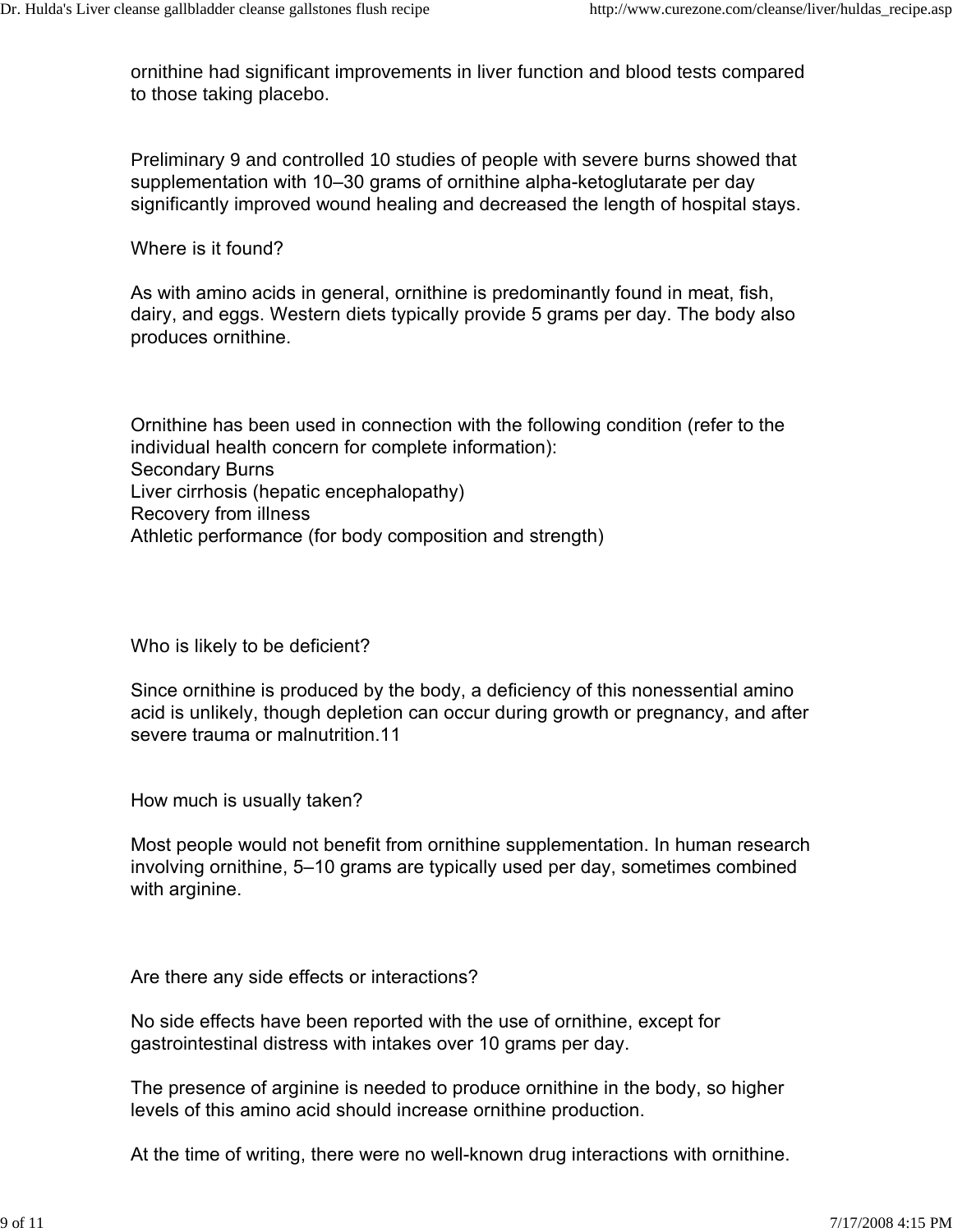References:

1. Bucci LR, Hickson JF, Wolinsky I, et al. Ornithine supplementation and insulin release in bodybuilders. Int J Sport Nutr 1992;2:287–91.

2. Fogelholm GM, Naveri HK, Kiilavuori KT, et al. Low-dose amino acid supplementation: no effects on serum human growth hormone and insulin in male weightlifters. Int J Sport Nutr 1993;3:290–7.

3. Lambert MI, Hefer JA, Millar RP, et al. Failure of commercial oral amino acid supplements to increase serum growth hormone concentrations in male body-builders. Int J Sport Nutr 1993;3:298–305.

4. Bucci L, Hickson JF et al. Ornithine ingestion and growth hormone release in bodybuilders. Nutr Res 1990;10:239–45.

5. Elam RP, Hardin DH, Sutton RA, et al. Effects of arginine and ornithine on strength, lean body mass and urinary hydroxyproline in adult males. J Sports Med Phys Fitness 1989;29:52–6.

6. Cynober L. place des nouveaux substrats azotés en nutrition artificielle périopératoire de l'adulte. Nutr Clin Métabole 1995;9:113 [in French].

7. Brocker P, Vellas B, Albarede JL, Poynard T. A two-centre, randomized, double-blind trial of ornithine oxoglutarate in 194 elderly, ambulatory, convalescent subjects. Age Ageing 1994;23:303–6.

8. Stauch S, Kircheis G, Adler G, et al. Oral L-ornithine-L-aspartate therapy of chronic hepatic encephalopathy: results of a placebo-controlled double-blind study. J Hepatol 1998;28:856–64.

9. Cynober L. Amino acid metabolism in thermal burns. JPEN 1989;13:196.

10. De Bandt JP, Coudray-Lucas C, Lioret N, et al. A randomized controlled trial of the influence of the mode of enteral ornithine alpha-ketoglutarate administration in burn patients. J Nutr 1998;128:563–9.

11. Zieve L. Conditional deficiencies of ornithine or arginine. J Am Coll Nutr 1986;5:167–76. [review]

# **WARNING!**

Make sure you are able to tolerate Magnesium Sulfate (Epsom Salt) before you attempt to consume 4 tablespoons.